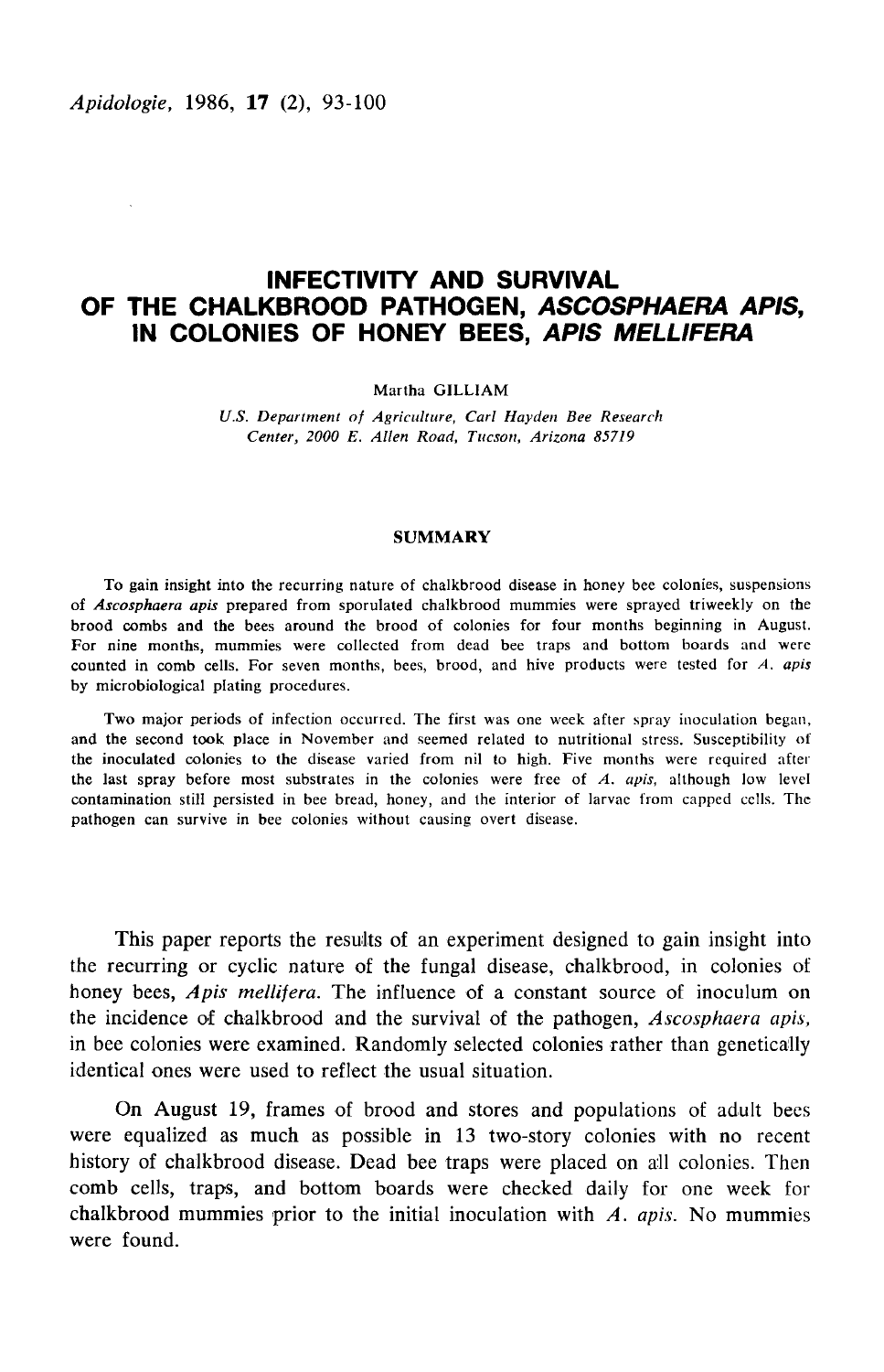Suspensions for each spray inoculation were freshly prepared by homogenizing three black mummies in 5 ml of 5  $\%$  (w/v) sucrose syrup. Then 85 ml of sucrose syrup was added to the homogenate. Suspensions were always plated on Sabouraud dextrose agar with  $0.2$  % yeast extract to test for viability and purity (GILLIAM et al., 1983). For four months (Aug. 25-Dec. 19), each of  $\overline{12}$  colonies was inoculated three times a day each Monday, Wednesday, and Friday by spraying with a hand-held garden sprayer 90 ml of suspension on all the brood frames and the bees around the brood. Initially, all colonies contained seven or eight frames dextrose agar with 0.2 % yeast extract to test for viability and purity (GILLIAM<br>*et al.*, 1983). For four months (Aug. 25-Dec. 19), each of 12 colonies was<br>inoculated three times a day each Monday, Wednesday, and Friday The uninoculated control colony at another location in the area was used to monitor natural infection. Controls sprayed with sucrose syrup were not utilized because the stress from the additional manipulations could have caused an increase in chalkbrood and hence an unrealistic estimate of natural infection. Also, because of the labor-intensive nature of this work, I elected to inoculate with the pathogen and then monitor as many colonies as possible.

For nine months (Aug. 19-May 4), chalkbrood mummies were counted in comb cells once a week and were collected from bottom boards and dead bee traps three times a week. Approximately once a month for seven months (Oct. 14- May 22), five samples each of larvae from uncapped cells, larvae from capped cells, nurse bees, foragers, honey, and bee bread were tested for viable A. apis May 22), five samples each of larvae from uncapped cells, larvae from capped<br>cells, nurse bees, foragers, honey, and bee bread were tested for viable A. apis<br>by microbiological plating procedures described previously (GIL The body surfaces of larvae and worker bees as well as the interiors of larvae and the guts of worker bees were examined for the pathogen.

The first chalkbrood mummies were found one week after the spray inoculations began (Table 1). This major peak of infection seemed related to inoculum load and to stress resulting from frequent manipulations required at the onset of the test. Another major peak of infection occurred around November 1 and appeared related to nutritional stress since most colonies had little stored honey, and pollen collection was dwindling. Colonies were given two feedings of sugar syrup in early November, and by the middle of the month, pollen was again being collected. A minor peak of infection occurred in some colonies around December 1 and may have been related to the stress of too few young worker bees to care for the increasing brood.

The variation in susceptibility of bee colonies to chalkbrood disease is emphasized by the fact that one inoculated colony (8), like the control colony, never had chalkbrood, and two colonies (7 and 9) had very light infections. Some colonies (1, 4, and 12) had heavy infections, but even among these, there were differences. Most mummies from colony 1 were found on only two dates. However, colony 12 appeared to have a more persistent infection and/or mummy removal required more time. Thus, colony 8 was the most resistant to chalkbrood, and colony 12 was quite susceptible.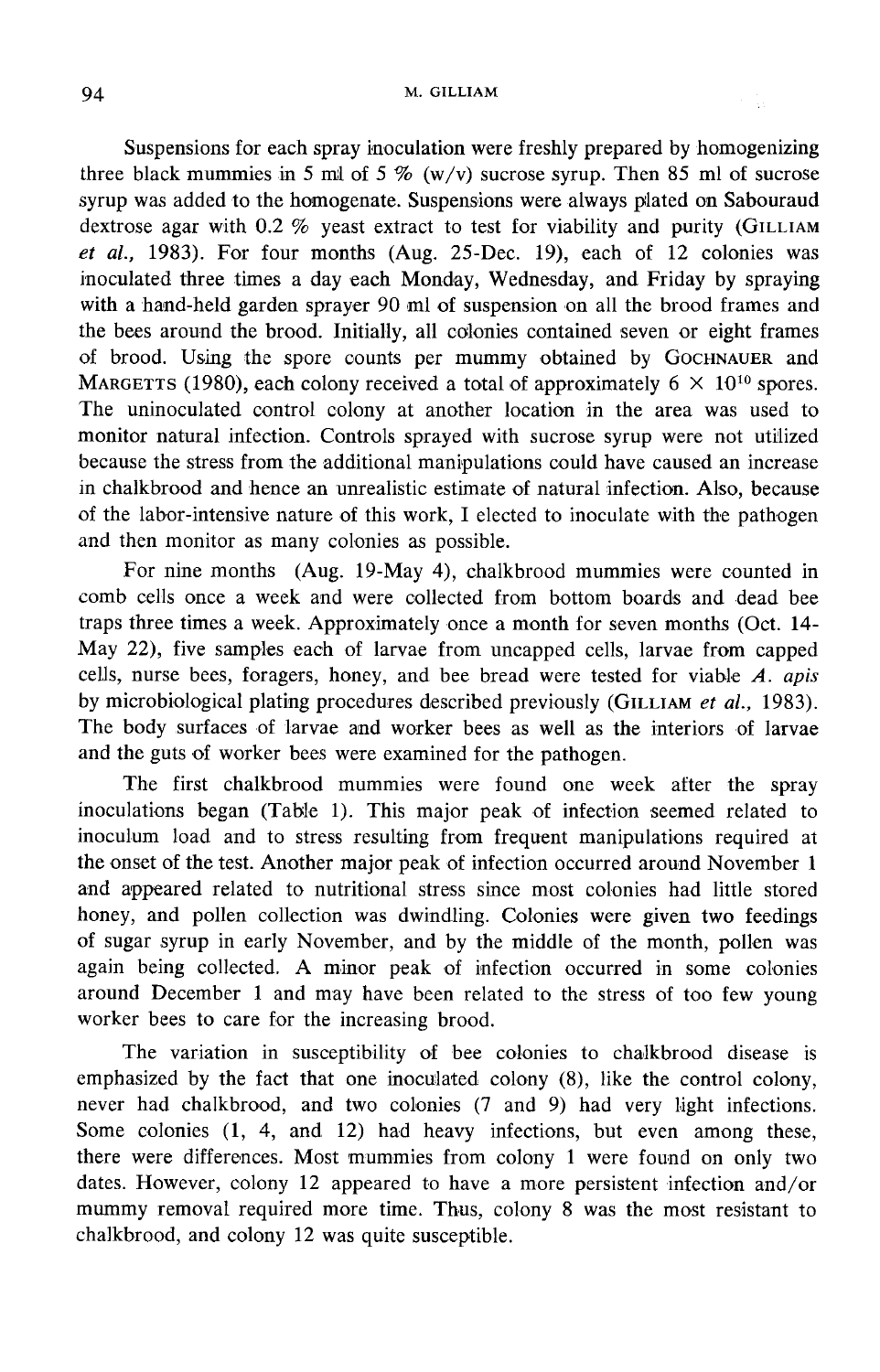| Week of       |              |              |                |             |             | Inoculated colonies |          |             |          |                |                |          | Control      | Total    |
|---------------|--------------|--------------|----------------|-------------|-------------|---------------------|----------|-------------|----------|----------------|----------------|----------|--------------|----------|
|               | $\mathbf{1}$ | $\mathbf{2}$ | 3              | 4           | 5           | 6                   | 7        | 8           | 9        | 10             | 11             | 12       | colony       |          |
| 9/1           | 296          | 93           | 302            | 950         | 81          | 41                  | $\bf{0}$ | $\bf{0}$    | $\bf{0}$ | 41             | 211            | 62       | $\mathbf{0}$ | 2077     |
| 9/8           | 0            | 9            | 37             | 74          | $\bf{0}$    | $\overline{2}$      | 0        | $\bf{0}$    | 0        | $\bf{0}$       | $\overline{4}$ | 17       | 0            | 143      |
| 9/15          | 0            | 0            | 64             | 3           | $\bf{0}$    | $\mathbf{2}$        | $\bf{0}$ | 0           | $\bf{0}$ | $\bf{0}$       | 11             | $\bf{0}$ | $\bf{0}$     | 80       |
| 9/22          | $\Omega$     | $\mathbf{0}$ | $\bf{0}$       | $\bf{0}$    | $\Omega$    | $\bf{0}$            | $\Omega$ | $\theta$    | $\bf{0}$ | $\bf{0}$       | $\mathbf 0$    | 85       | $\bf{0}$     | 85       |
| 9/29          | 0            | 0            | $\bf{0}$       | 0           | $\bf{0}$    | 0                   | $\bf{0}$ | $\mathbf 0$ | $\bf{0}$ | 0              | $\bf{0}$       | 7        | $\Omega$     | 7        |
| 10/6          | 0            | $\bf{0}$     | 12             | $\bf{0}$    | $\mathbf 0$ | $\mathbf 0$         | $\bf{0}$ | $\bf{0}$    | $\bf{0}$ | $\bf{0}$       | $\bf{0}$       | 0        | 0            | 12       |
| 10/13         | $\bf{0}$     | 0            | $\bf{0}$       | $\bf{0}$    | $\bf{0}$    | 0                   | 0        | $\bf{0}$    | $\bf{0}$ | $\bf{0}$       | $\bf{0}$       | 0        | $\bf{0}$     | 0        |
| 10/20         | $\bf{0}$     | $\bf{0}$     | 1              | 4           | 7           | $\mathbf 0$         | 0        | $\bf{0}$    | $\bf{0}$ | $\mathbf{0}$   | $\mathbf 0$    | 478      | $\Omega$     | 490      |
| 10/27         | 31           | 0            | 27             | 11          | 13          | 19                  | $\bf{0}$ | $\Omega$    | $\bf{0}$ | $\bf{0}$       | 79             | 99       | $\Omega$     | 279      |
| 11/3          | 407          | 4            | 53             | 264         | 97          | 29                  | 1        | $\bf{0}$    | 0        | 11             | 29             | 18       | $\bf{0}$     | 913      |
| 11/10         | 0            | $\mathbf 0$  | 5              | 5           | $\mathbf 0$ | $\mathbf 0$         | 8        | $\bf{0}$    | $\bf{0}$ | 70             | $\mathbf 0$    | 10       | $\mathbf 0$  | 98       |
| 11/17         | $\bf{0}$     | $\bf{0}$     | 0              | 0           | 1           | $\mathbf 0$         | $\bf{0}$ | $\bf{0}$    | 1        | 1              | $\bf{0}$       | 13       | 0            | 16       |
| 11/24         | $\Omega$     | $\bf{0}$     | $\overline{c}$ | $\bf{0}$    | $\bf{0}$    | $\bf{0}$            | $\bf{0}$ | $\Omega$    | 1        | $\overline{2}$ | $\bf{0}$       | 46       | 0            | 51       |
| 12/1          | $\Omega$     | $\mathbf 0$  | $\bf{0}$       | $\bf{0}$    | $\bf{0}$    | 7                   | 1        | 0           | 10       | 93             | 3              | 14       | $\Omega$     | 128      |
| 12/8          | 4            | $\bf{0}$     | $\bf{0}$       | $\mathbf 0$ | $\bf{0}$    | $\bf{0}$            | $\bf{0}$ | $\bf{0}$    | 0        | 11             | 0              | 11       | $\bf{0}$     | 26       |
| 12/15         | $\bf{0}$     | $\bf{0}$     | $\bf{0}$       | $\bf{0}$    | $\bf{0}$    | $\bf{0}$            | 0        | $\Omega$    | 0        | $\bf{0}$       | $\bf{0}$       | $\bf{0}$ | $\bf{0}$     | 0        |
| $12/22 - 5/4$ | $\bf{0}$     | 0            | $\bf{0}$       | $\bf{0}$    | $\mathbf 0$ | $\bf{0}$            | 0        | $\bf{0}$    | $\bf{0}$ | $\bf{0}$       | $\bf{0}$       | $\bf{0}$ | $\Omega$     | $\bf{0}$ |
| Total         | 738          | 106          | 503            | 1311        | 199         | 100                 | 10       | $\bf{0}$    | 12       | 229            | 337            | 860      | $\bf{0}$     | 4405     |

TABL. 1. --- Number of chalkbrood mummies collected from dead bee traps and bottom boards

No mummies were found in any colonies after December 8 even though the spray inoculations continued through December 19. Either proper conditions for infection did not exist, stresses were not present, and/or some resistance to the pathogen developed. Of the 4405 mummies collected, 2871 were black due to sporulation of the fungus ; 1534 were white and contained only mycelia. We have noted the production of white mummies from sporulated inocula in our previous work (GILLIAM et al., 1983) and recently found that 40.5  $%$  of mummies lacking ascocarps that we examined contained both  $+$  and  $-$  mating types (CHRISTENSEN and GILLIAM, 1983). Three pupae mummified by *A. apis* were have noted the production of white mummies from sporulated inocula in our previous work (GILLIAM *et al.*, 1983) and recently found that 40.5 % of mummies lacking ascocarps that we examined contained both  $+$  and  $-$  mati (CHRISTENSEN and GILLIAM, 1983). Three pupae n<br>collected in the present test and confirm our earlie<br>pupae are occasionally found (GILLIAM *et al.*, 1983).

Often less than 10 mummies would be seen in the comb cells of a colony, but they would not be seen in the traps or on bottom boards until a wesk or more later. This indicates poor hygienic behavior of the adult bees. In this test as<br>well as our previous work (GILLIAM *et al.*, 1983), fewer mummies were seen<br>in somb salla that was separated by faund in the tests in dis in comb cells than were eventually found in the traps indicating that the bees can detect diseased larvae before we can and remove them and/or that we underestimated the numbers of mummies in capped cells.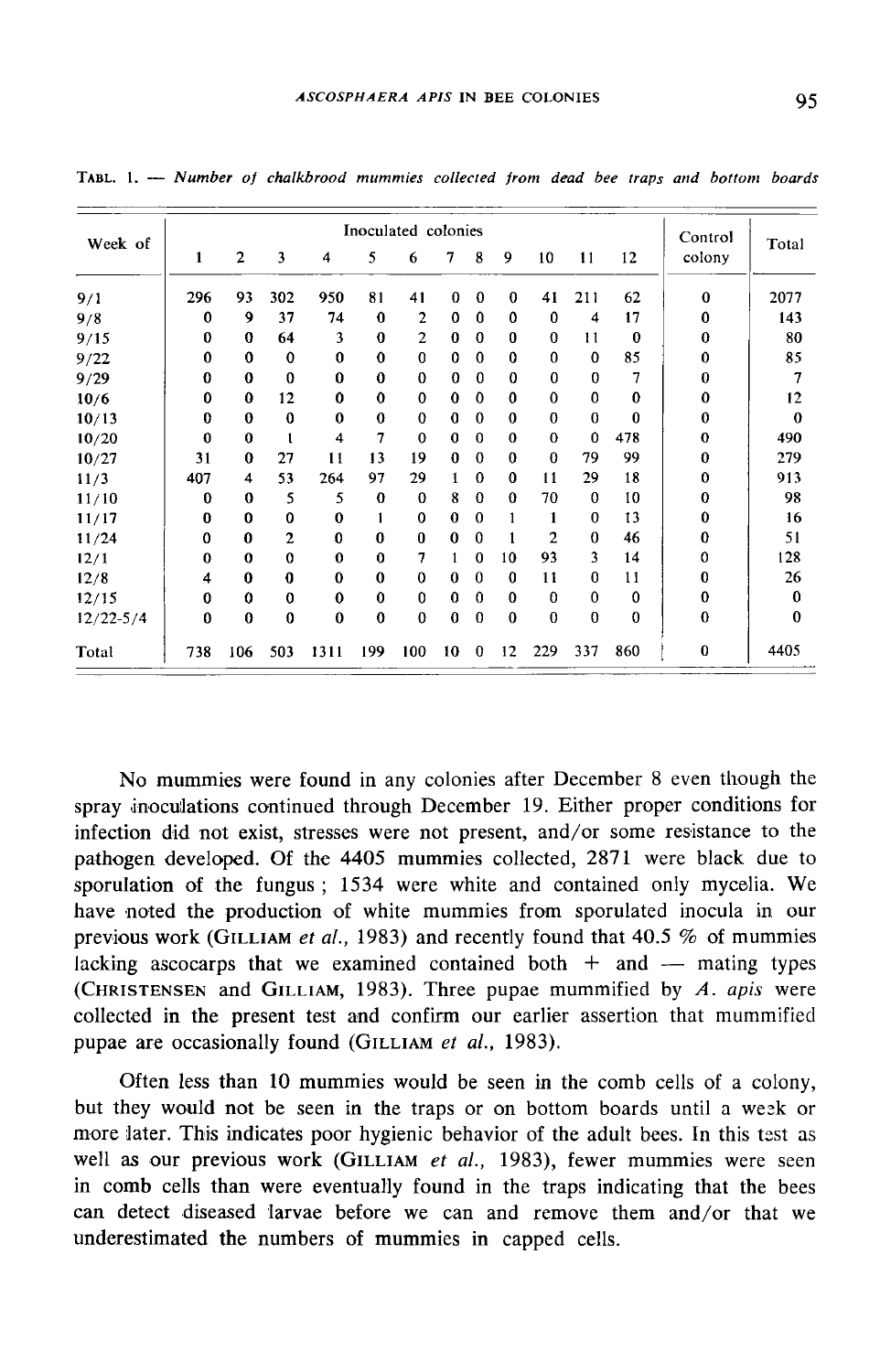Throughout the nine months of this test, temperature and rainfall seemed to have little effect of the incidence of chalkbrood. However, Tucson is located in the Sonoran Desert and has a mild climate with only about 254 mm of rainfall annually. For example, the average maximum temperature in November during the test was 26.3 °C, the average minimum was  $4.3$  °C, and there was no rainfall. This experiment was discontinued in May, but these colonies have been maintained for other purposes and have not had chalkbrood.

Table 2 shows the results of cultural detection of A. apis in the bee colonies. In the control colony, bee bread and the guts of nurse bees yielded the highest number of positive samples. This agrees with our earlier data obtained from colonies that had been sprayed with  $A$ . apis spores for two months (GILLIAM et al., 1983). Even though A. apis was found in the control colony in January and February, no mummies were ever seen. In January, 60 % of the guts of foraging bees from the control colony contained A.  $apis$ ; in February, this decreased to 20 % and was the only positive sample in the colony. During a recent experiment concerned with microflora of bee guts, we frequently isolated  $\overline{A}$ . apis from worker bees from a colony that has never had chalkbrood. Thus, the pathogen can survive in bee colonies without causing chalkbrood disease.

In October, there was no bee bread in the inoculated colonies to sample. However, 68 % of the samples of bee bread obtained in November contained viable  $A$ . apis. The highest percent of samples positive for  $A$ . apis in inoculated colonies occurred in honey. Guts of nurse bees also had a high percent of positive samples which could have resulted from consumption of contaminated pollen.

Five months were required, after the last spray inoculation, for most substrates to be free of  $A$ . apis, although a low level of contamination still persisted in bee bread, honey, and the interior of larvae from capped cells. The highest percent of positive results within each type of sample occurred in November after the spray inoculations had been in progress for two and one-half months or in December-January, one to two weeks after the inoculations had ceased.

The most resistant colony, colony 8, with the exception of the November samples, had 55 % fewer total samples contaminated with  $A$ . apis than did colony 12, the most susceptible one. The pathogen survived longer and on more substrates in colony 12.

In conclusion, these results support BAILEY (1967) who characterized  $A$ . apis as an opportunistic pathogen that kills individual larvae only when they are subjected to other stresses. Even though  $A$ . apis was sprayed for four months, only two periods of major infection occurred. Thus, since the pathogen is often present in bee colonies which never show symptoms of the disease, breeding of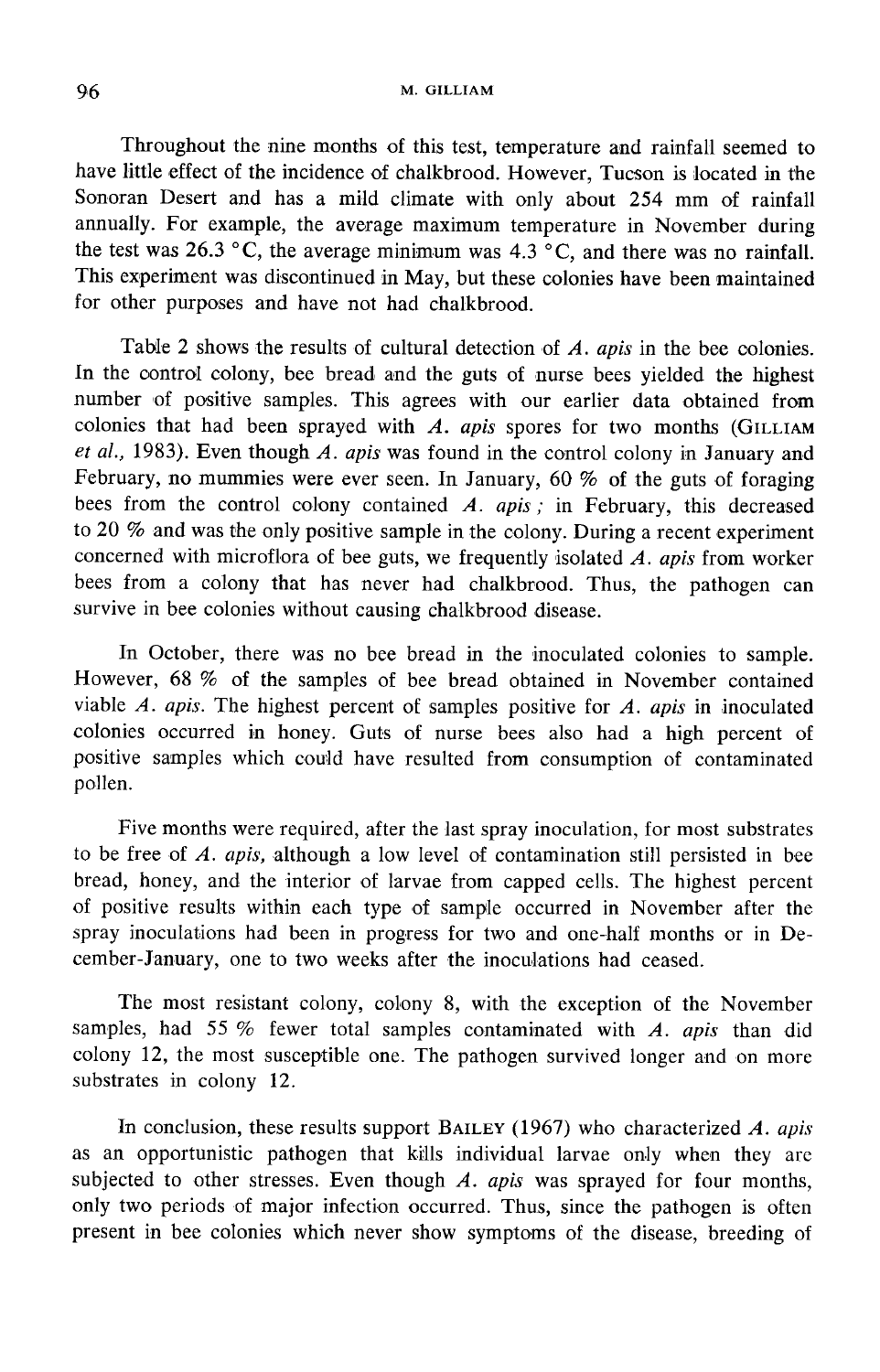| Ś               |
|-----------------|
| apis            |
| scosphaer       |
| jor             |
| <b>vositive</b> |
| samples         |
| ō               |
| 'ercent         |
| l               |
|                 |
| TABL.           |

|                                  |                     |                | Twelve inoculated colonies |                    |                         |     | Control colony (b)         |                 |
|----------------------------------|---------------------|----------------|----------------------------|--------------------|-------------------------|-----|----------------------------|-----------------|
| Sample                           | During inoculations |                |                            | After inoculations |                         |     |                            |                 |
|                                  | Ōci.                | Nov.           | Dec.-Jan.                  | Feb.               | Mar.                    | May | Jan.                       | Feb.            |
| Body surface of nurse bees       | 3                   | z              | 5                          | r                  | 0                       | 0   | $\boldsymbol{\mathcal{Z}}$ | 0               |
| Gut of nurse bees                | 22                  | 53             | 47                         | 27                 |                         | 0   | $\overline{\phantom{0}}$   | 0               |
| bees<br>Body surface of foraging | Σ                   | 3              | $\mathbf{\hat{c}}$         | N                  |                         | ᅌ   | $\mathfrak{g}$             | 0               |
| Gut of foraging bees             | N                   | 33             | $\approx$                  | 27                 | ∞                       | ≏   | S                          | $\overline{20}$ |
| Body surface of uncapped larvae  | 0                   | r              | $\circ$                    | 0                  |                         | 0   | 0                          | 0               |
| Interior of uncapped larvae      | 0                   | $\overline{c}$ | $\mathbf{\hat{c}}$         | ∊                  |                         |     | 0                          | 0               |
| larvae<br>Body surface of capped | 0                   | n              | 2                          | c                  |                         | ○   | $\circ$                    | ⊂               |
| Interior of capped larvae        | 22                  | $\mathbf{L}$   | 28                         | ๑                  |                         | N   | 20                         | ≏               |
| Bee bread                        | NA (c)              | $\frac{8}{3}$  | $\mathbb{S}$               | $\equiv$           | ທ                       |     | 80                         | $\bullet$       |
| Honey                            | $\mathbf{5}$        | 83             | 95                         | $\overline{71}$    | $\overline{\mathbf{d}}$ | N   | 20                         | 0               |
|                                  |                     |                |                            |                    |                         |     |                            |                 |

5 samples of each type from each colony (12 inoculated and 1 control).

All other control samples negative.  $NA =$  sample not available.  $\widehat{\mathfrak{g}} \widehat{\mathfrak{g}} \widehat{\mathfrak{g}}$ 

║

ASCOSPHAERA APIS IN BEE COLONIES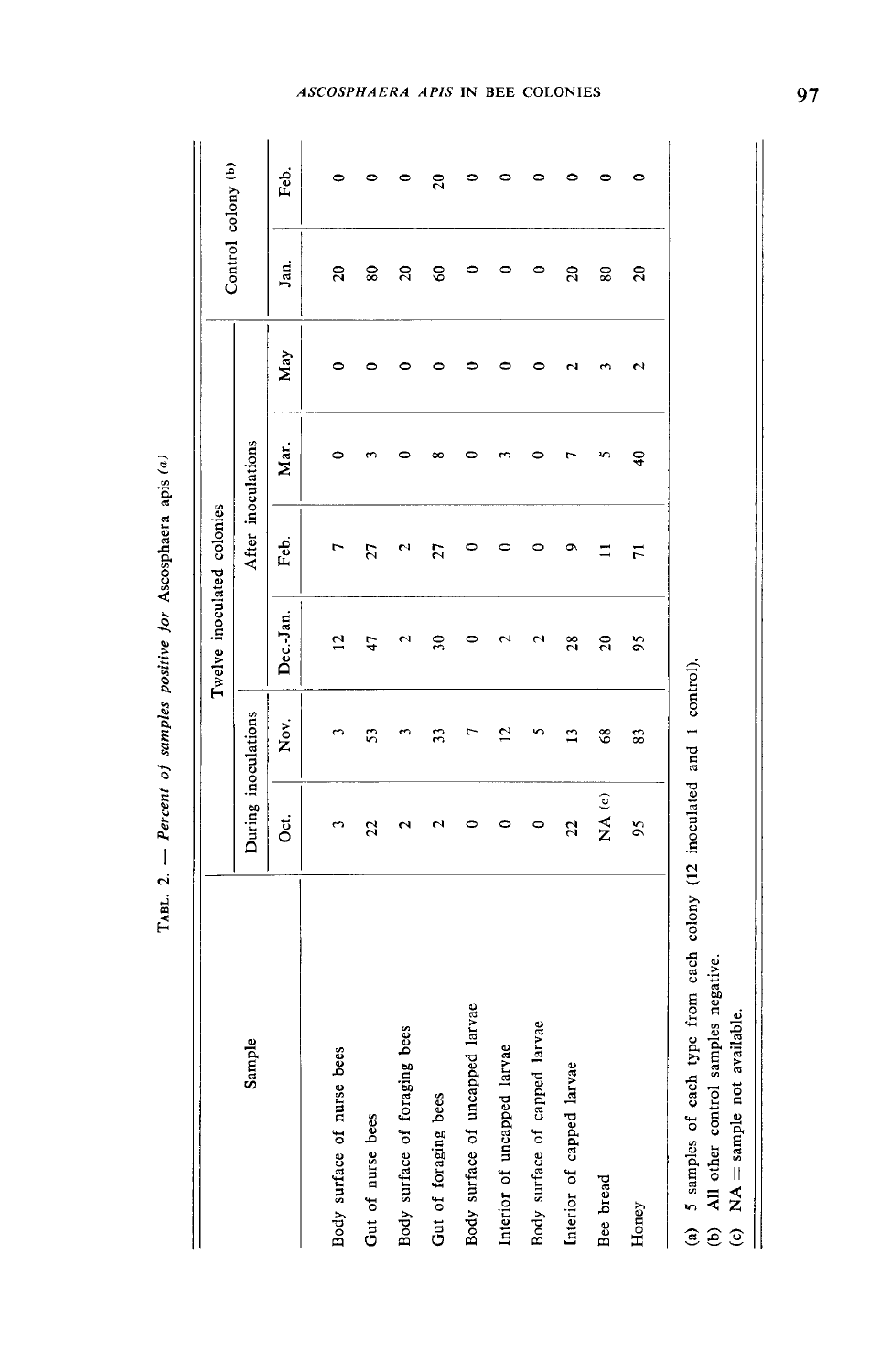queen bees from such colonies would seem a logical approach for control. A better approach would be to breed queens from colonies that have been exposed to but have never carried  $\vec{A}$ . apis if such colonies could be found. We need to know why only some bee colonies and larvae are susceptible and what the triggering mechanisms are for production of the disease. Also, stress factors in various geographical areas should be examined in relation to the expression of the disease. For example, in Tucson, heat and lack of rainfall may be more important than the stresses of high humidity and cold temperatures which are frequently cited. This is clearly a disease in which the dynamics of the pathogen and of the bee colony need to be explored in unison.

#### ACKNOWLEDGMENT

I thank Brenda Lorenz for skilled technical assistance.

# Received for publication in July 1985.

Accepted for publication in December 1985.

### RÉSUMÉ

# POUVOIR INFECTIEUX ET SURVIE DE L'AGENT DU COUVAIN PLATRÉ, ASCOSPHAERA APIS, DANS LES COLONIES D'ABEILLE, APIS MELLIFICA

Afin d'avoir une idée du caractère cyclique du couvain plâtré dans les colonies d'abeilles, on a pulvérisé des suspensions d'Ascosphaera apis, préparées à partir de larves momifiées ayant sporulé, 3 fois par semaine sur les rayons de couvain et les abeilles présentes sur ces rayons, dans 12 colonies et ce durant 4 mois à partir d'août. Pendant 9 mois on a récolté les larves momifiées dans les trappes à abeilles mortes et sur le plancher des ruches et on les a comptées dans les cellules de couvain. Pendant 7 mois on a recherché chez les abeilles la présence d'A. apis par des tests microbiologiques sur plaques.

Deux périodes principales d'infection ont eu lieu : la première, une semaine après le début de l'inoculation par pulvérisation, la seconde en novembre. La seconde infection semble liée à une perturbation nutritionnelle. La sensibilité à la maladie des colonies contaminées par inoculation a varié de zéro à un degré élevé. Il a fallu 5 mois après la dernière pulvérisation pour que la plupart des éléments de la colonie soient indemnes d'A. apis, bien qu'une contamination faible ait persisté dans le pain d'abeilles, le miel et l'intérieur des larves des cellules operculées. Le pathogène peut survivre dans les colonies d'abeilles sans causer ouvertement de maladie.

Ces résultats soulignent la nécessité de développer des recherches pour définir les facteurs de stress qui favorisent le couvain plâtré dans diverses régions géographiques, pour déterminer pourquoi seules certaines colonies et certaines abeilles sont sensibles et pour éclaircir les mécanismes déclencheurs nécessaires à l'apparition de la maladie.